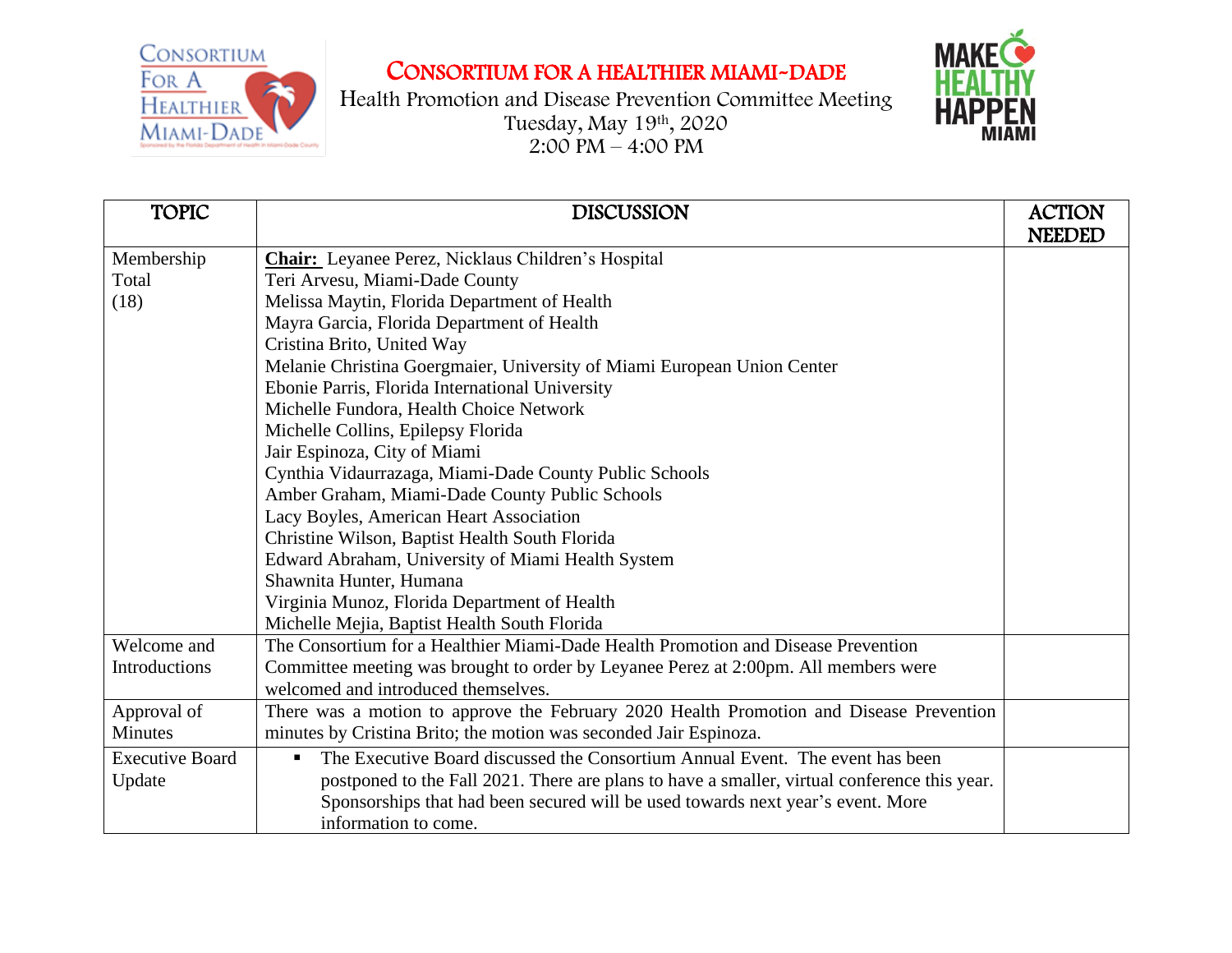

Health Promotion and Disease Prevention Committee Meeting Tuesday, May 19th , 2020 2:00 PM – 4:00 PM



|                 | The last committee meeting was in February. March and April were canceled due to<br>COVID-19 response. The committee meeting for October 2020 had also been canceled in<br>lieu of the Annual Health Fair and the Consortium Annual event.<br>The Annual Health Fair that is supposed to take place on October $6th$ at the Stephen P.<br>Clark Government Center has not been canceled yet, but the committee will follow the<br>county guidelines regarding large events and health fairs in the city. More information to<br>come about whether the event will take place.<br>The committee will continue to meet virtually until an in-person meeting is possible. At<br>that time, the committee will discuss whether they would like to continue having virtual<br>meetings alternating with in-person meetings.<br>The committee agreed to keep the length of virtual meeting to 1-hour.                                                                                                                                                                                                                                                                                                                                                                                                                                                                                                                                                                                                                                                                                                                                                                                                                                                  |  |
|-----------------|--------------------------------------------------------------------------------------------------------------------------------------------------------------------------------------------------------------------------------------------------------------------------------------------------------------------------------------------------------------------------------------------------------------------------------------------------------------------------------------------------------------------------------------------------------------------------------------------------------------------------------------------------------------------------------------------------------------------------------------------------------------------------------------------------------------------------------------------------------------------------------------------------------------------------------------------------------------------------------------------------------------------------------------------------------------------------------------------------------------------------------------------------------------------------------------------------------------------------------------------------------------------------------------------------------------------------------------------------------------------------------------------------------------------------------------------------------------------------------------------------------------------------------------------------------------------------------------------------------------------------------------------------------------------------------------------------------------------------------------------------|--|
| Partner Updates | Baptist Health South Florida moved community health programming as far as education<br>programs and exercise classes to a ZOOM platform. Programming takes place Monday-<br>Saturday including exercise, health education lectures, & webinars and is receiving a great<br>response. A schedule for those classes comes out weekly.<br>Miami-Dade County has been distributing meals to seniors. They are working on hurricane<br>preparedness and brochures are being sent out. The opportunity to host hurricane<br>preparedness presentations virtually in partnership with AARP is being explored. Virtual<br>programming will begin soon via the county tv channel to reach senior who are unable to<br>connect online. The county continues to encourage its residents to maintain social distance<br>and other recommended measures as the Major begins to reopen the county.<br>Epilepsy Florida continues to work with their clients in helping them connect with<br>neurologists via telemed. Through fundraising, they have been able to help people with<br>groceries and rent. Virtual presentations on Epilepsy & Seizure First Aid are taking place via<br>ZOOM. Presentations are tailored to different audiences such as seniors or school personnel.<br>Presentations are free and the organization can help anyone who has epilepsy or seizures<br>regardless of their financial situation.<br>Baptist Health South Florida has been preparing to receive patients who are scheduled for<br>elective surgery and imaging.<br>Miami-Dade County Public Schools are trying to decide from various plans whether they will<br>٠<br>open school early, delay, do a combination of virtual & in-person classes, and other options. |  |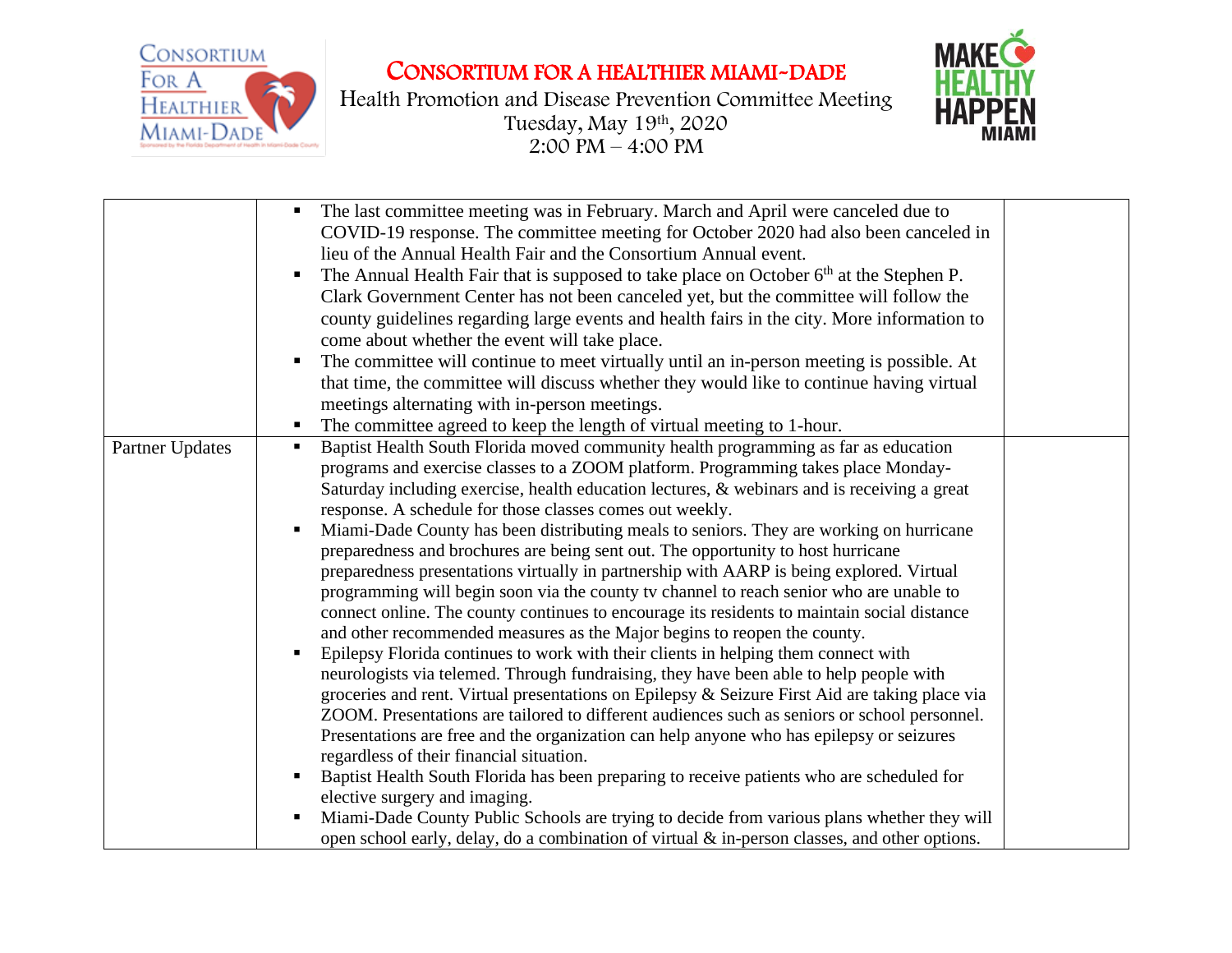

Health Promotion and Disease Prevention Committee Meeting Tuesday, May 19th , 2020 2:00 PM – 4:00 PM



| Administration has been working remotely since March 18 <sup>th</sup> . About two weeks ago     |  |
|-------------------------------------------------------------------------------------------------|--|
| custodians returned to campuses to begin sanitizing and cleaning all campuses so students $\&$  |  |
| teachers can return and get their personal belongings. There have been food distributions for   |  |
| students everyday including weekends. You can visit www.dadeschools.net,                        |  |
| www.parentacademymiami.com, and the school system's social media accounts for more              |  |
| information on food distributions. Planning is taking place for the upcoming school year and    |  |
| how new measures will be applied. Parents are being surveyed to gather information on how       |  |
| starting school early or late would impact them. The priority is to maximize learning for       |  |
| students, and this has been taking place virtually. The superintendent is concerned on students |  |
| not losing gains they have made in their learning.                                              |  |
| United Way launched the Miami Pandemic Assistance Program in March. They received over<br>п     |  |
| 6,000 applications and are being reviewed by their partner agencies right now. They also        |  |
| launched their Small Business Program for businesses with less than 10 employees for rental     |  |
| assistance. Those applications are being reviewed. United Way has also helped with senior       |  |
| coordination of services and have launched multiple volunteer engagement opportunities.         |  |
| This week they are training volunteers who will be reaching out to seniors. United way is       |  |
| seeking out new ways to do fundraising virtually to help support the community. Last week,      |  |
| they launched their "We Are Miami" campaign and local artists are helping with making a         |  |
| campaign video.                                                                                 |  |
| Florida International University, Health Promotion Services have made their programming<br>Е    |  |
| available virtually such as presentations and events. They are beginning to plan for the fall   |  |
| which is when they usually host their larger events. Other entities that do education for       |  |
| students and staff have also switched to virtual platforms. Their clinical areas have both      |  |
| telehealth and in-person appointments. They are offering COVID-19 testing for students and      |  |
|                                                                                                 |  |
| some staff. FIU has also been assisting with the community testing center at the fairgrounds.   |  |
| The university is preparing for the Board of Governors meeting where they will have to report   |  |
| on the university's plan for reopening. The university is looking at three-phase plan, possibly |  |
| beginning in June. During phase three is when the university will be opening operating at a     |  |
| new normal.                                                                                     |  |
| The Florida Department of Health in Miami-Dade County has been supporting various<br>п          |  |
| COVID-19 testing sites in the community. The HIV/STD program has been providing their           |  |
| clients medication via drive-thru. The Epidemiology program has been collecting data. The       |  |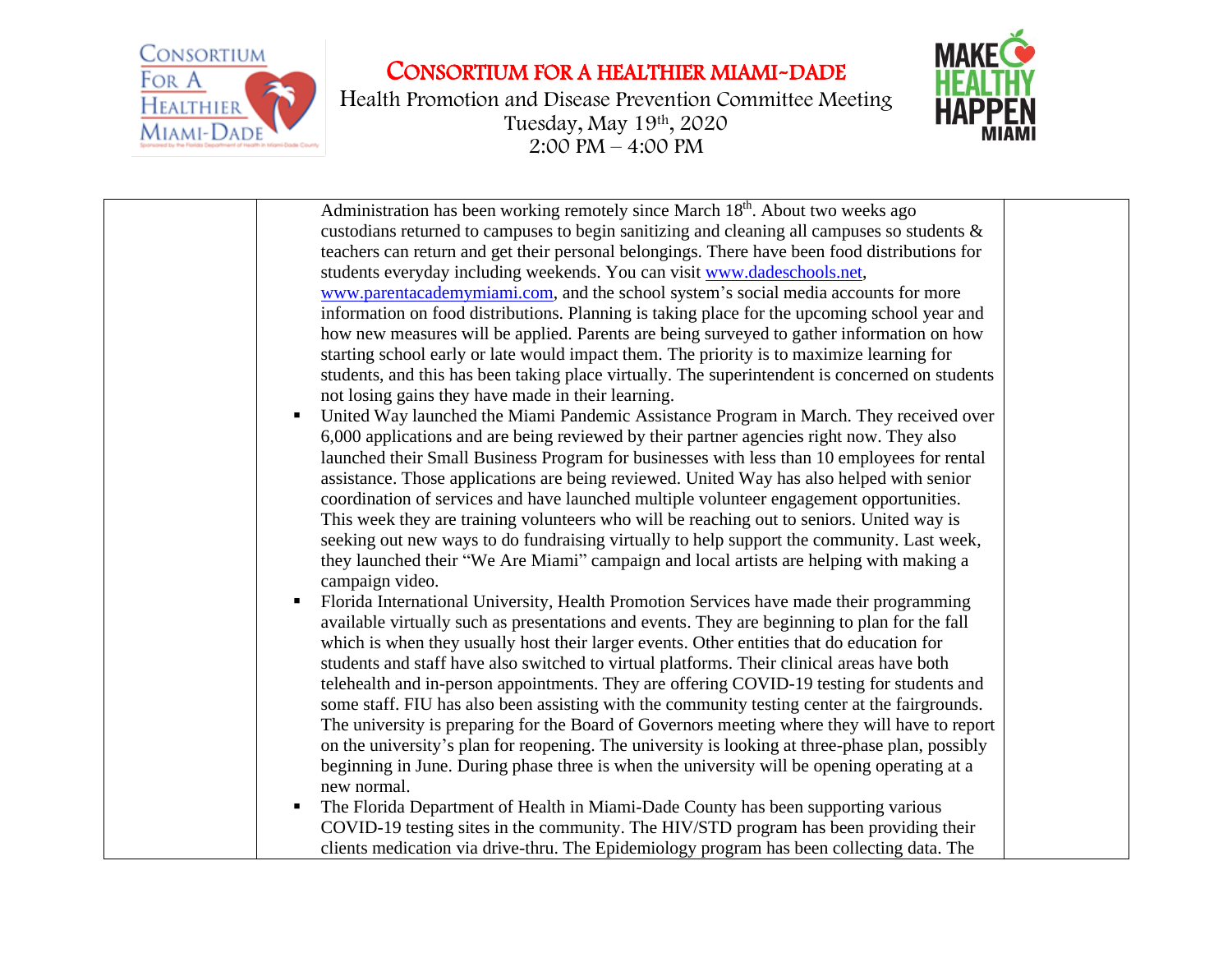



|             | department has been working to keep the county and government officials informed. The<br>department provides services in the community; however, outreach events have been canceled<br>and the Health & Wellness Center is closed due to COVID-19 response. The department is<br>planning and looking at ways to move forward including making some programs available<br>virtually. This includes the Consortium for a Healthier Miami-Dade committee meetings<br>which are being hosted virtually. For more details on Florida resident cases visit the DOH<br>Dashboard at:<br>https://fdoh.maps.arcgis.com/apps/opsdashboard/index.html#/8d0de33f260d444c852a615dc7<br>837c86<br>The Florida Department of Health's COVID-19 Call Center is available 24/7 at 1 (866) 779-<br>6121 or via email at COVID-19@flhealth.gov or specific clinical services, WIC, and other<br>programs, check online: http://miamidade.floridahealth.gov/programs-and-<br>services/index.html. For WIC appointments, call 786-336-1300. For all other appointments,<br>call 305-575-3800. The Florida Department of Health in Miami-Dade County is open and<br>providing the following essential services. All clinic services are by appointment only until<br>further notice: STD, HIV, TB, Epi-Monitoring & Surveillance, Immunizations,<br>Environmental Health, Preparedness & Response, Vital Records, WIC, Family Planning.<br>The University of Miami European Union Center conducts research on public health-related<br>issues. They also conduct research on European Union and United States relations and are<br>open to conducting research at the local level. They are always looking for collaboration<br>opportunities and grants that can further their research. Contact Melanie Goergmaier at<br>m.goergmaier@miami.edu for collaboration opportunities.<br>The Early Head Start/Head Start Program teachers and students are working virtually. Meals<br>٠<br>are being offered and provided to families. They are preparing for when they return to schools<br>working with the superintendent, the county's Head Start Program, guidance from the CDC<br>and DCF. Procedures are still being determined.<br>The GiveMe5 Program is on hold until schools reopen to resume their activities.<br>Teri Arvesu with the Major's Initiative provided the following update: The Mayor receives<br>٠<br>reports from all hospitals, and he is looking at the number of admissions and discharges to<br>base his decisions about opening. For more information visit: www.miamidade.gov<br>The next meeting will be held on Tuesday, June 16th, 2020 virtually. The meeting was<br>п |  |
|-------------|--------------------------------------------------------------------------------------------------------------------------------------------------------------------------------------------------------------------------------------------------------------------------------------------------------------------------------------------------------------------------------------------------------------------------------------------------------------------------------------------------------------------------------------------------------------------------------------------------------------------------------------------------------------------------------------------------------------------------------------------------------------------------------------------------------------------------------------------------------------------------------------------------------------------------------------------------------------------------------------------------------------------------------------------------------------------------------------------------------------------------------------------------------------------------------------------------------------------------------------------------------------------------------------------------------------------------------------------------------------------------------------------------------------------------------------------------------------------------------------------------------------------------------------------------------------------------------------------------------------------------------------------------------------------------------------------------------------------------------------------------------------------------------------------------------------------------------------------------------------------------------------------------------------------------------------------------------------------------------------------------------------------------------------------------------------------------------------------------------------------------------------------------------------------------------------------------------------------------------------------------------------------------------------------------------------------------------------------------------------------------------------------------------------------------------------------------------------------------------------------------------------------------------------------------------------------------------------------------------------------------------------------------------------------------------------|--|
| Adjournment | adjourned at 3:04 PM                                                                                                                                                                                                                                                                                                                                                                                                                                                                                                                                                                                                                                                                                                                                                                                                                                                                                                                                                                                                                                                                                                                                                                                                                                                                                                                                                                                                                                                                                                                                                                                                                                                                                                                                                                                                                                                                                                                                                                                                                                                                                                                                                                                                                                                                                                                                                                                                                                                                                                                                                                                                                                                                 |  |
|             |                                                                                                                                                                                                                                                                                                                                                                                                                                                                                                                                                                                                                                                                                                                                                                                                                                                                                                                                                                                                                                                                                                                                                                                                                                                                                                                                                                                                                                                                                                                                                                                                                                                                                                                                                                                                                                                                                                                                                                                                                                                                                                                                                                                                                                                                                                                                                                                                                                                                                                                                                                                                                                                                                      |  |